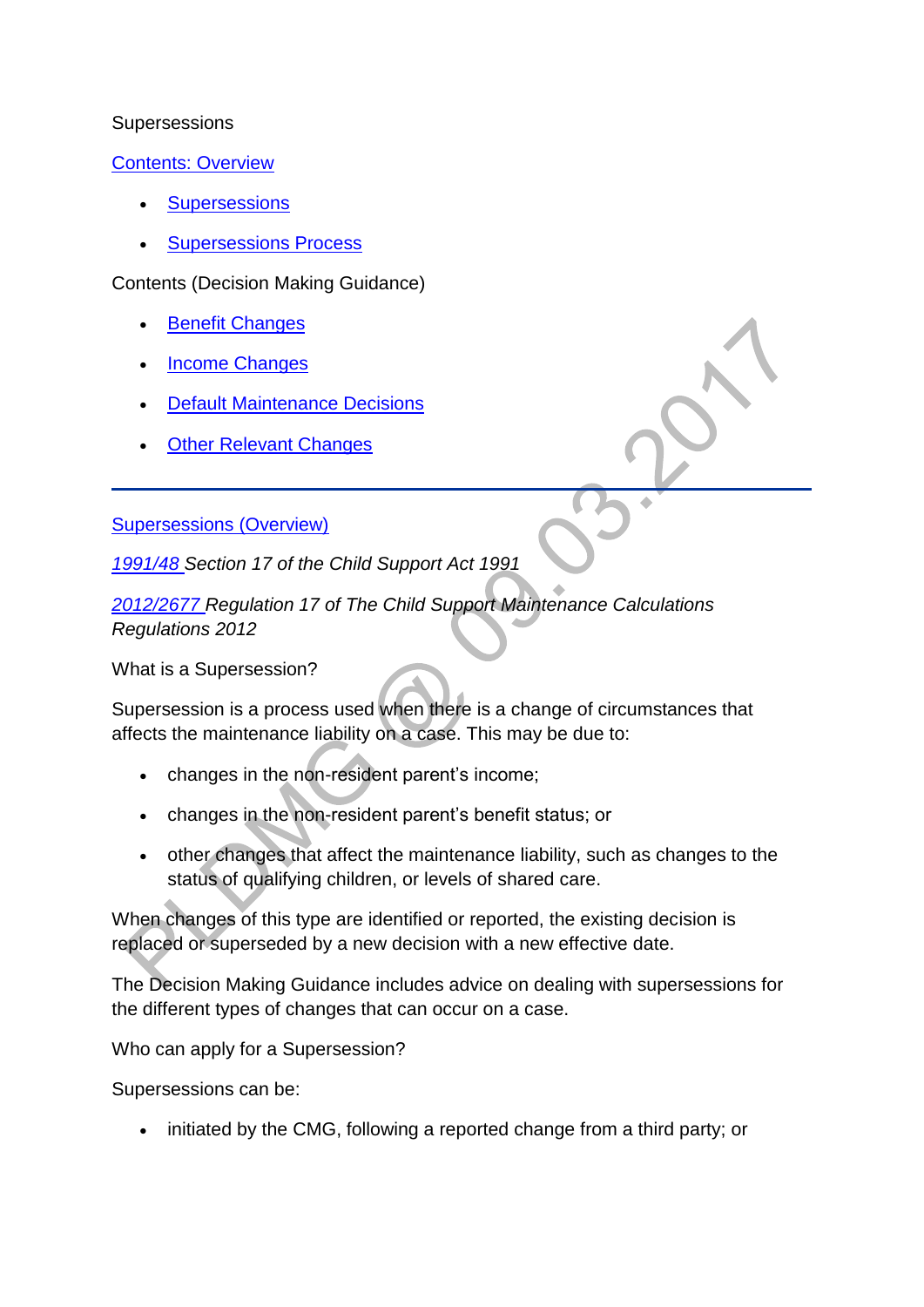requested by the non-resident parent; parent with care; child in Scotland or an authorised representative.

When can an application for a Supersession be made?

Applications for supersession can be made at any time during the life of a case.

Note: A decision will not be superseded in circumstances where a Revision is appropriate.

What is the effective date of a Supersession?

The effective date of a supersession will depend on the type of change that has occurred. Refer to the Decision Making Guidance for further advice.

[Return to contents](http://np-cmg-sharepoint.link2.gpn.gov.uk/sites/policy-law-and-decision-making-guidance/Pages/Supersessions/Supersessions.aspx#Contents)

[Supersessions Process: Overview](http://np-cmg-sharepoint.link2.gpn.gov.uk/sites/policy-law-and-decision-making-guidance/Pages/Supersessions/Supersessions.aspx)

When you are dealing with an application for supersession, you will always need to follow the same basic process:

- identify the type of change (NOTE: for income changes this will include checking whether the 25% tolerance is breached);
- obtain any evidence needed to confirm / verify the change;
- identify the appropriate effective date;
- decide whether to accept or reject the supersession request; and
- notify the relevant parties of the outcome.

Notice of a Supersession decision

[Refer to the Notifications guidance for further advice](http://np-cmg-sharepoint.link2.gpn.gov.uk/sites/policy-law-and-decision-making-guidance/Pages/Supersessions/Supersessions.aspx#http%3a//np-cmg-sharepoint.link2.gpn.gov.uk/sites/policy-law-and-decision-making-guidance/Pages/Notifications/Notifications.aspx)

## Multiple Case Groups

If a non-resident parent has more than one parent with care then, if as a result of a supersession the non-resident parent's maintenance liability is affected, the Maintenance Calculation will be apportioned between all parents with care.

[Return to contents](http://np-cmg-sharepoint.link2.gpn.gov.uk/sites/policy-law-and-decision-making-guidance/Pages/Supersessions/Supersessions.aspx#Contents)

[Benefit Changes: Decision Making Guidance](http://np-cmg-sharepoint.link2.gpn.gov.uk/sites/policy-law-and-decision-making-guidance/Pages/Supersessions/Supersessions.aspx)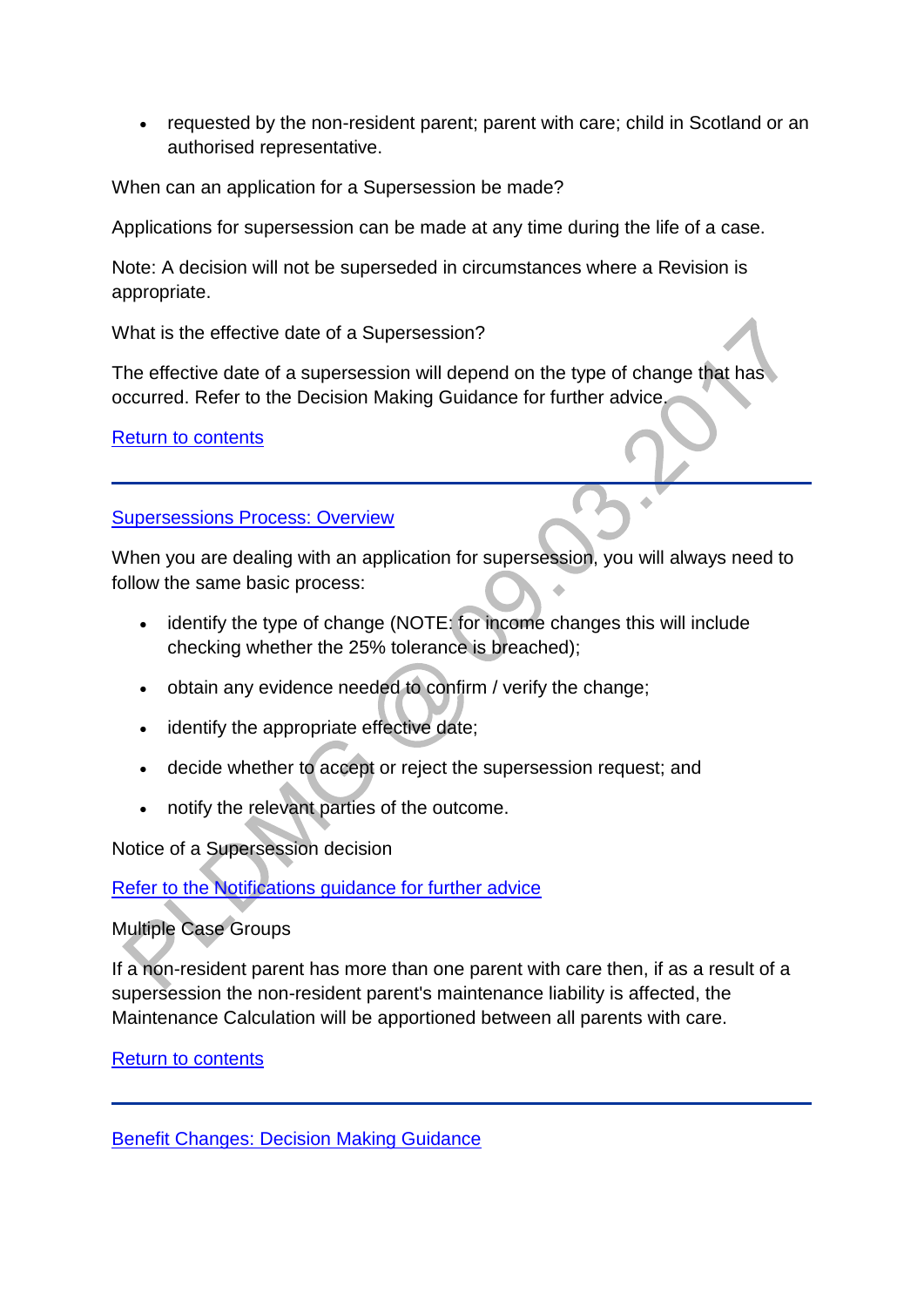Non-resident parents who are entitled to receive a prescribed benefit, are usually liable to pay child maintenance at the Flat Rate.

If a non-resident parent starts / stops being entitled to receive a prescribed benefit then this will affect the Maintenance Calculation. The Effective Date of these decisions will be the date the entitlement to benefit started or ceased.

See the following table of Benefit Entitlement Scenarios

|                                     | 2012/2677 Regulation 18(3)(d) & 18(7)(b) of the Child Support Maintenance |
|-------------------------------------|---------------------------------------------------------------------------|
| <b>Calculation Regulations 2012</b> |                                                                           |

| <b>Reason why</b><br>benefit is not<br>payable | <b>Outcome</b>                                                                                                                                                                                                      |  |
|------------------------------------------------|---------------------------------------------------------------------------------------------------------------------------------------------------------------------------------------------------------------------|--|
| Sanction                                       | Benefit entitlement continues - No<br>change required<br>Flat rate maintenance to remain<br>Deduction from benefit not available,<br>unpaid maintenance added to<br>arrears                                         |  |
| Suspended                                      | Benefit entitlement continues - No<br>change required<br>Flat rate maintenance to remain<br>Deduction from benefit not available<br>maintenance added to arrears                                                    |  |
| <b>Underlying</b><br>entitlement               | Not entitled to benefit<br>Underlying entitlement refers to the<br>overlapping of benefits (if a persons<br>claim is reduced to nil because they<br>earn too much, they are no longer<br>entitled to that benefit). |  |
|                                                | Although an underlying entitlement<br>may exist, they are technically not<br>entitled in the same way as a person<br>who earns too much for a claim to be<br>awarded                                                |  |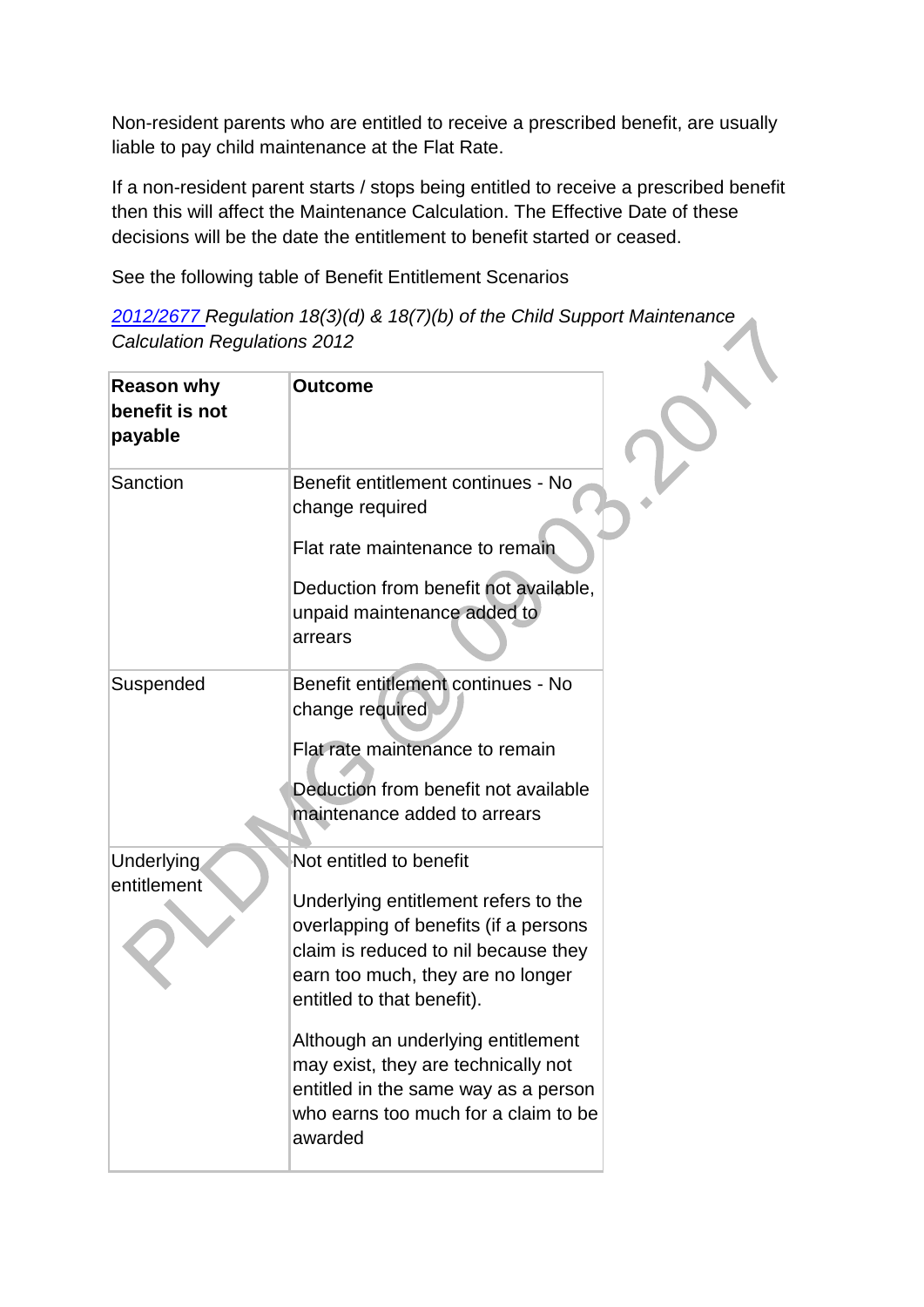|                     | "Benefit" flat rate maintenance to<br>cease                                         |  |
|---------------------|-------------------------------------------------------------------------------------|--|
|                     | Consider what the paying parent is                                                  |  |
|                     | living on, nil rate a possibility                                                   |  |
| <b>Disallowed</b>   | Not entitled to benefit                                                             |  |
|                     | "Benefit" flat rate maintenance to<br>cease                                         |  |
|                     | Consider what the paying parent is<br>living on, nil rate a possibility             |  |
|                     |                                                                                     |  |
| <b>Credits Only</b> | Not entitled to benefit                                                             |  |
|                     | The paying parent will be having<br>their national insurance contributions<br>paid. |  |
|                     | "Benefit" flat rate maintenance to<br>cease                                         |  |
|                     | Consider what the paying parent is                                                  |  |
|                     | living on, nil rate a possibility                                                   |  |
| Nil award           | Not entitled to benefit                                                             |  |
|                     | "Benefit" flat rate maintenance to<br>cease                                         |  |
|                     |                                                                                     |  |
|                     | Consider what the paying parent is                                                  |  |
|                     | living on, nil rate a possibility                                                   |  |

Notification of changes in benefit status

The CMS will normally receive notification of a change to a non-resident parent's benefit status automatically via the interface with Job Centre Plus. However, these changes may also be reported by:

- the non-resident parent
- the parent with care
- a third party

If you are notified of a change to the non-resident parent's benefit status, the action you will need to take will depend on the type of change that has been reported. Refer to the drop-downs below for further details: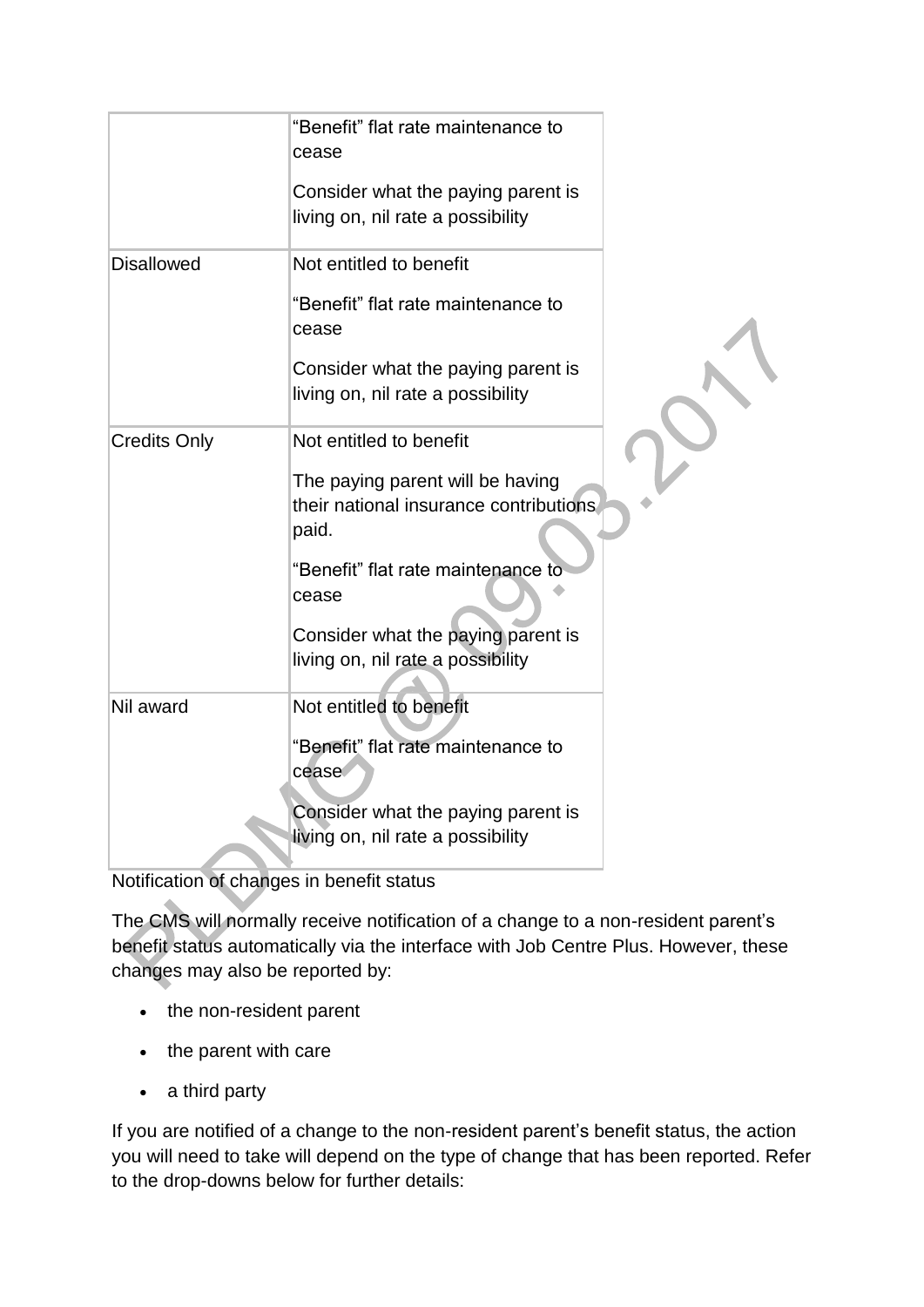## **Non-resident parent becomes entitled to a prescribed benefit**

If the non-resident parent starts to receive a prescribed benefit, they will usually become liable to pay child maintenance at the Flat Rate.

For non-resident parents on universal credit (UC), Flat Rate will only apply where they are in receipt of 'UC with NO earnings'.

Refer to Guidance on Universal Credit for further information

The effective date of the change is the date the non-resident parent's entitlement to the prescribed benefit started.

If you are notified of this change via the system interface, the date of entitlement to that benefit should automatically be populated.

If the entitlement date is not pre-populated then you will need to check the start date on CIS.

NOTE: If a non-resident parent in these circumstances also has a reduction for shared care then their maintenance liability will be reduced to nil. Their benefit details will still need to be recorded on SIEBEL.

## **Non-resident parent no longer entitled to a prescribed benefit**

If the non-resident parent is no longer entitled to a prescribed benefit, then SIEBEL will automatically check whether an Historic Income figure is already held for the non-resident parent.

See below for further details.

# **Entitlement to prescribed benefit stops: historic income figure held**

If an Historic Income figure is held on SIEBEL, it will be used to calculate the nonresident parent's new liability.

A supersession decision will automatically be completed using this figure. The effective date of the decision will be the date the change occurred: i.e. the date the non-resident parent's entitlement to the prescribed benefit ceased.

Notification of the new liability will be issued to both parties and either party can ask for the decision to be revised if they do not agree with it. For example: the nonresident parent may request a revision if they want Current Income to be considered because it is at least 25% different to the Historic Income figure held.

## Variations and Benefit Changes

*[2012/2677 R](http://www.legislation.gov.uk/uksi/2012/2677)egulation 75 of the Child Support Maintenance Calculation Regulations 2012*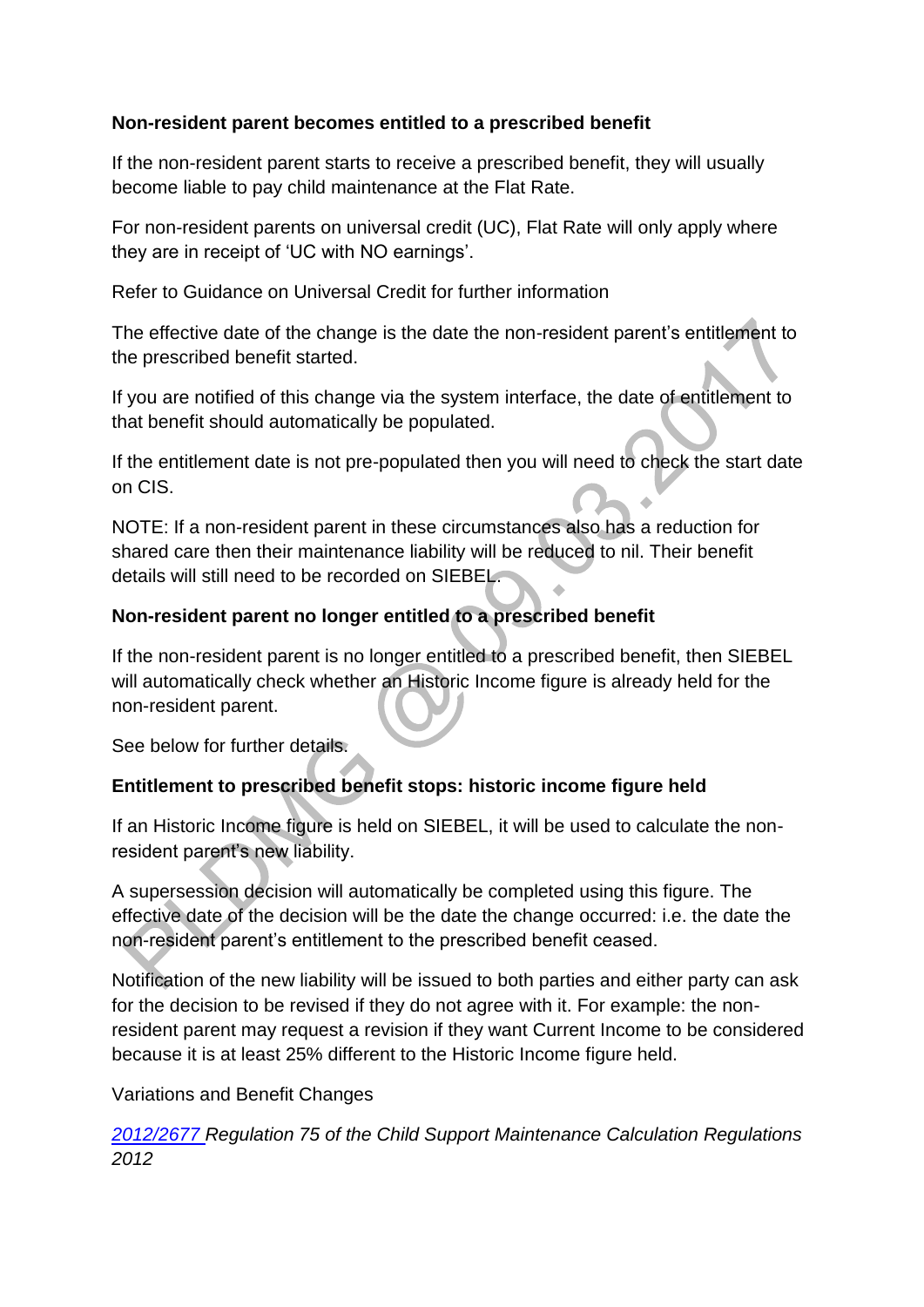A variation will cease to have effect on the maintenance calculation if the nonresident parent becomes liable to pay the flat or nil rate because they or their partner is in receipt of a benefit listed in regulation 44(2) of the Maintenance Calculation Regulations 2012.

When the prescribed benefit is no longer payable and the non-resident parent starts to pay a rate of maintenance which means the variation can be allowed , the variation will be automatically reinstated.

The responsibility will be on the parents to notify the CMG if there has since been a change to the variation or the variation has ceased.

If a parent reports within 30 days from the date of the decision that the variation no longer occurs or that something has changed then you should complete a supersession.

Refer to the *Initial Effective Dates* Guidance for advice on the correct effective date to use in these circumstances.

#### [Return to contents](http://np-cmg-sharepoint.link2.gpn.gov.uk/sites/policy-law-and-decision-making-guidance/Pages/Supersessions/Supersessions.aspx#Contents)

[Income Changes: Decision Making Guidance](http://np-cmg-sharepoint.link2.gpn.gov.uk/sites/policy-law-and-decision-making-guidance/Pages/Supersessions/Supersessions.aspx)

A non-resident parent's income can change for a variety of reasons, such as employment starts / ceases; changes in work pattern; and promotion / demotion.

Notification of income changes

The CMG will normally receive notification of changes to the non-resident parent's income from the non-resident parent. However these type of changes can also be reported by:

- the parent with care, or
- a third party, such as the non-resident parent's employer

# REMEMBER:

*[2008/2551 R](http://www.legislation.gov.uk/uksi/2008/2551/contents)egulation 9A of the Child Support Information Regulations 2008.*

- Employed non-resident parents who have a maintenance calculation based on Current Income are legally obliged to notify the CMG within fourteen days if their income increases by 25% or more.
- Non-resident parents who have a maintenance calculation based on nil income are legally obliged to notify the CMG within 14 days if they start receiving income of £7.00 weekly or more.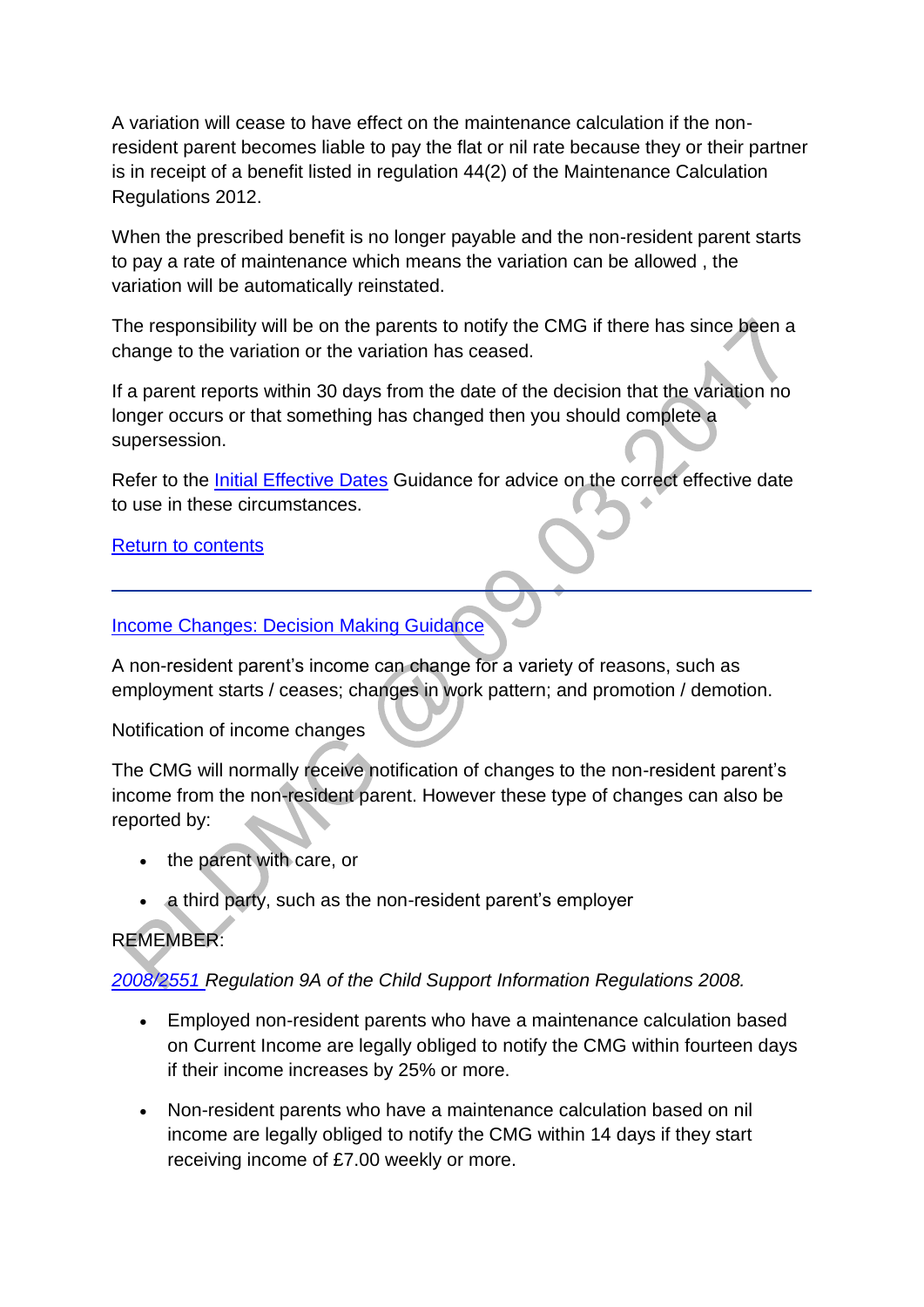#### Income Changes and the 25% rule

## *[2012/2677 R](http://www.legislation.gov.uk/uksi/2012/2677)egulation 34(2) of the Child Support Maintenance Calculation Regulations 2012*

We will only consider altering a Maintenance Calculation to reflect income changes if:

- The non-resident parent's Current Income is at least 25% different to the Historic or Current Income figure already being used. NOTE: if there is a variation in place the 25% difference must apply to the original income figure not the adjusted income, i.e. following the variation, and
- the change is expected to last for at least the next 12 weeks

Refer to the Current Income guidance for advice on the process you should follow and the information you may need to obtain if a client reports a change in the nonresident parent's income.

Income Changes and Effective Dates

Refer to the Effective Dates guidance for advice on the effective date of a supersession to reflect income changes.

[Return to contents](http://np-cmg-sharepoint.link2.gpn.gov.uk/sites/policy-law-and-decision-making-guidance/Pages/Supersessions/Supersessions.aspx#Contents)

## [Default Maintenance Decisions](http://np-cmg-sharepoint.link2.gpn.gov.uk/sites/policy-law-and-decision-making-guidance/Pages/Supersessions/)

## *[2012/2677 R](http://www.legislation.gov.uk/uksi/2012/2677)egulation 49 of the Child Maintenance Calculation Regulations 2012*

There may be occasions where CMS obtains NRP employer information (for example from HMRC). This will provide the opportunity to consider replacing the DMD with a maintenance calculation.

It after employer and income information has been obtained the earnings details commenced on or before the DMD effective date then the DMD can be replaced.

However, if the income information commenced after the DMD effective date, the DMD will remain in place and a supersession can be considered from a subsequent effective date.

## **Example**

- a DMD is in place from an initial effective date 01/01/16
- HMRC employer details received through DEO request process 01/05/16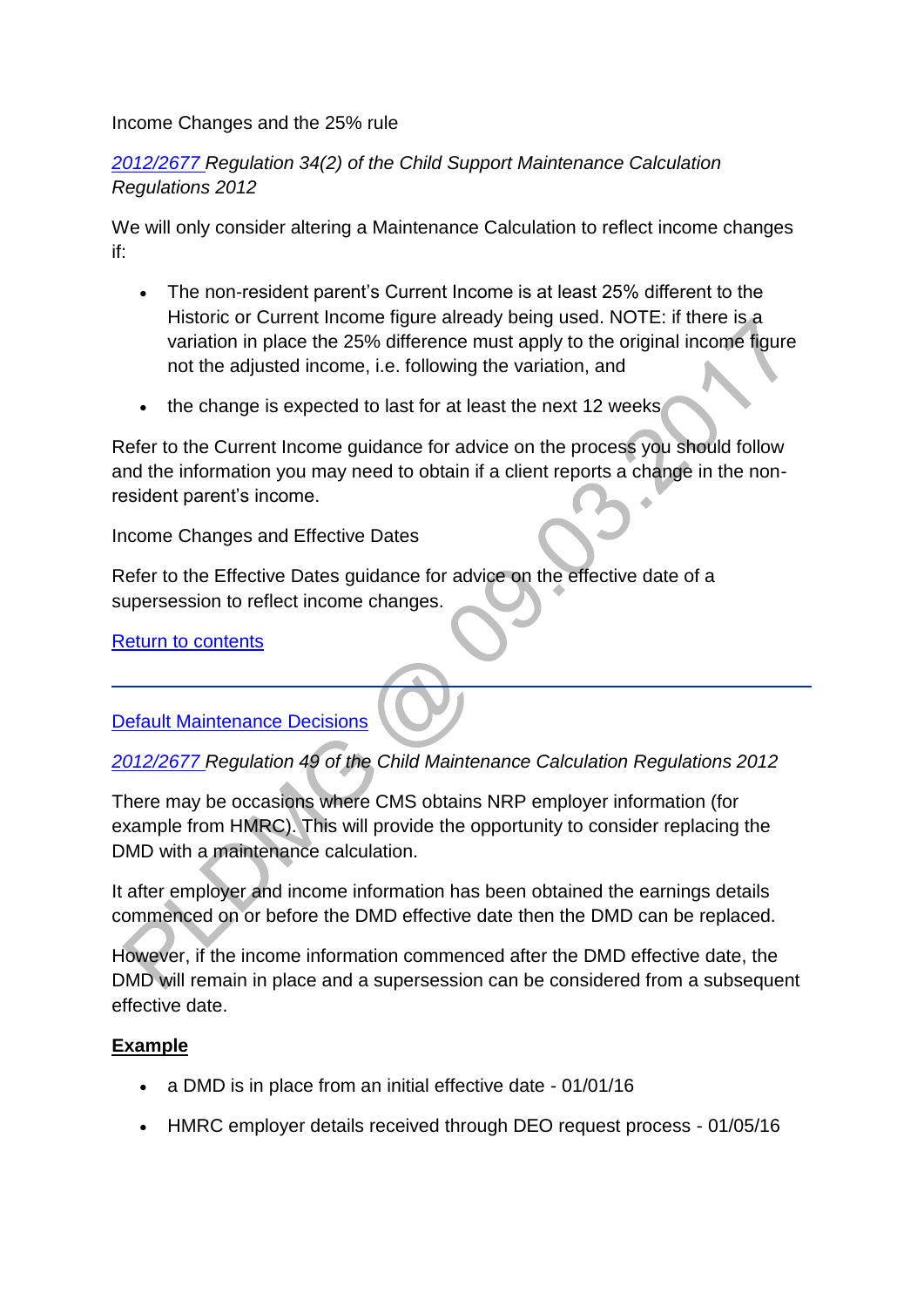- enquiry form issued to NRP employer to request earnings details from them 04/05/16
- NRP employer provides information on 20/05/16 detailing earnings from the start of the NRPs employment which commenced on 15/04/16
- therefore the effective date of the supersession is 20/05/16. This is the date that the information is received from the employer. The key reason why we use this date is the fact of having the information required to convert the DMD, which essentially means knowing the income of the NRP. The information provided to CMS through HMRC's contact provides employer details but, in itself, is not sufficient to enable CMS to calculate a maintenance calculation
- therefore the DMD will remain in place, followed by a supersession maintenance calculation with an effective date of 20/05/2016

## [Return to contents](http://np-cmg-sharepoint.link2.gpn.gov.uk/sites/policy-law-and-decision-making-guidance/Pages/Supersessions/Supersessions.aspx#contents)

## [Other Relevant Changes](http://np-cmg-sharepoint.link2.gpn.gov.uk/sites/policy-law-and-decision-making-guidance/Pages/Supersessions/)

There are a range of changes that are not linked to the non-resident parent's income or benefit status that can still affect the Maintenance Calculation.

These types of changes can be reported by:

- the non-resident parent
- parent with care, or
- a third party

Guidance on these types of changes is listed below.

Shared Care changes

The following drop downs provide guidance on the range of changes to Shared Care.

# **Non-resident parent starts having shared care**

*[2012/2677 R](http://www.legislation.gov.uk/uksi/2012/2677)egulation 46 & 47 of the Child Support Maintenance Calculation Regulations 2012.*

If a non-resident parent starts having shared care of a qualifying child, the Maintenance Calculation will be affected. Refer to the Guidance on Shared Care for further details about the information and evidence you will need to obtain if a client reports that shared care has started.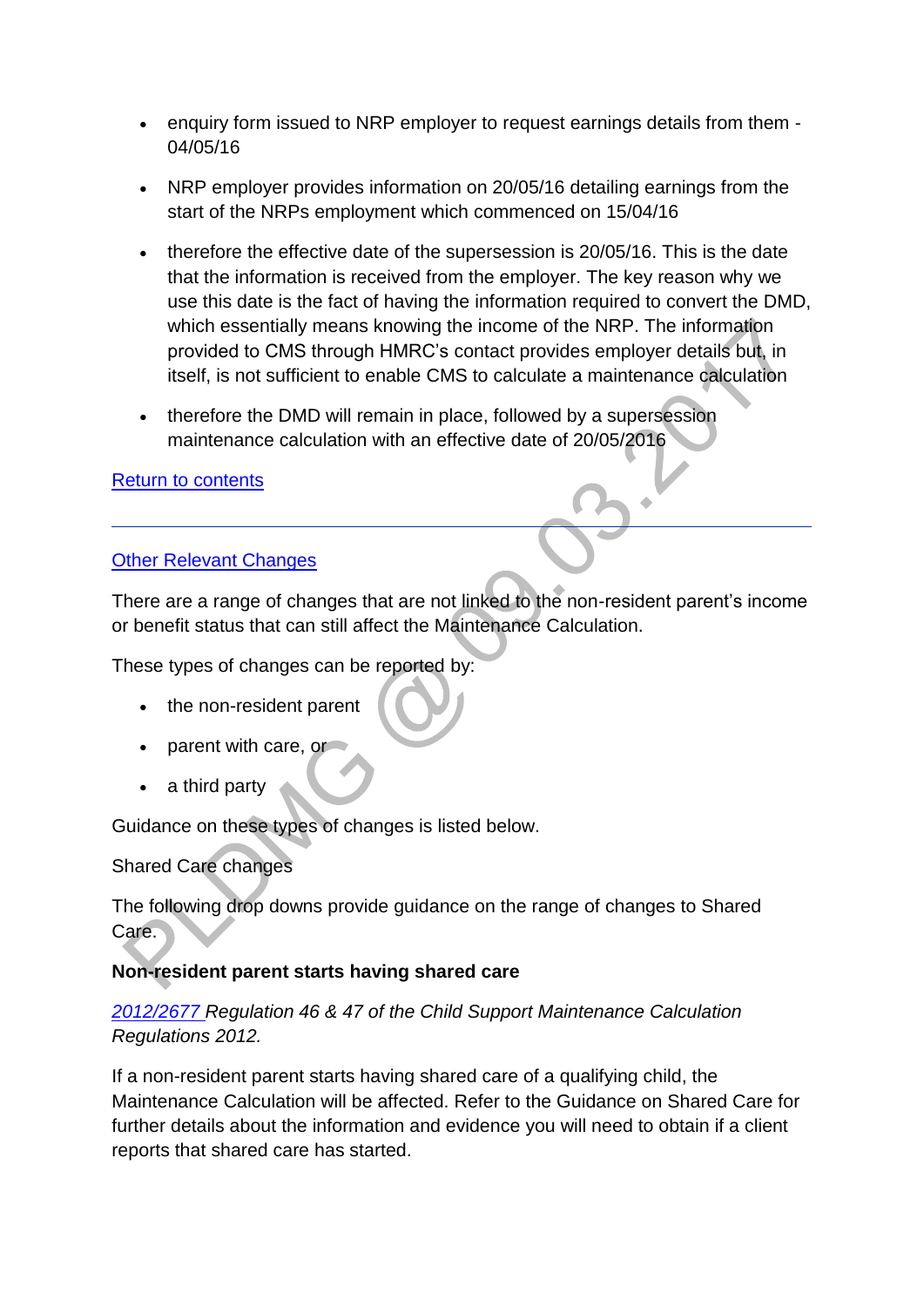If the information / evidence indicates that there is no shared care or that shared care is not at the required level you should reject the supersession.

If the information / evidence indicates that there is shared care, you should complete a supersession to reflect the change and update the Maintenance Calculation. The effective date of this decision will be the date the change was reported. Regulation 18(6)(a) of the Child Support Maintenance Calculation Regulations 2012.

## **Non-resident parent stops having shared care**

If a party reports that shared care has ceased the action you take will depend on who reports the change:

- If the non-resident parent reports the change then no further evidence will be required and you can update the Maintenance Calculation;
- If the parent with care / third party reports the change then you should contact the non-resident parent before you make a decision.

If the non-resident parent agrees that they no longer have shared care then you should complete a supersession to update the Maintenance Calculation. The effective date of this decision will be the date the change was reported.

If the non-resident parent disputes that shared care has ceased then you will need to request further evidence. Refer to the guidance on Shared Care Disputes for guidance on the information / evidence you will need in these circumstances.

- If the evidence confirms that shared care is still in place, you should reject the supersession. A notification confirming the refusal to supersede will be issued to all relevant parties.
- If the evidence confirms that shared care has ceased then you should complete a supersession to update the Maintenance Calculation. The effective date of this decision will be the date the change was reported. Regulation 18(6)(a) of the Child Support Maintenance Calculation Regulations 2012.

# **Number of nights shared care changes**

NOTE: if the number of nights shared care has changed but the shared care and has not changed then you should still complete a supersession to update the number of nights. However, the system will automatically reject the application for supersession and will issue a notice to the relevant parties to confirm this.

If either parent reports a change to the number of nights shared care, you should contact the other parent for confirmation before making a decision.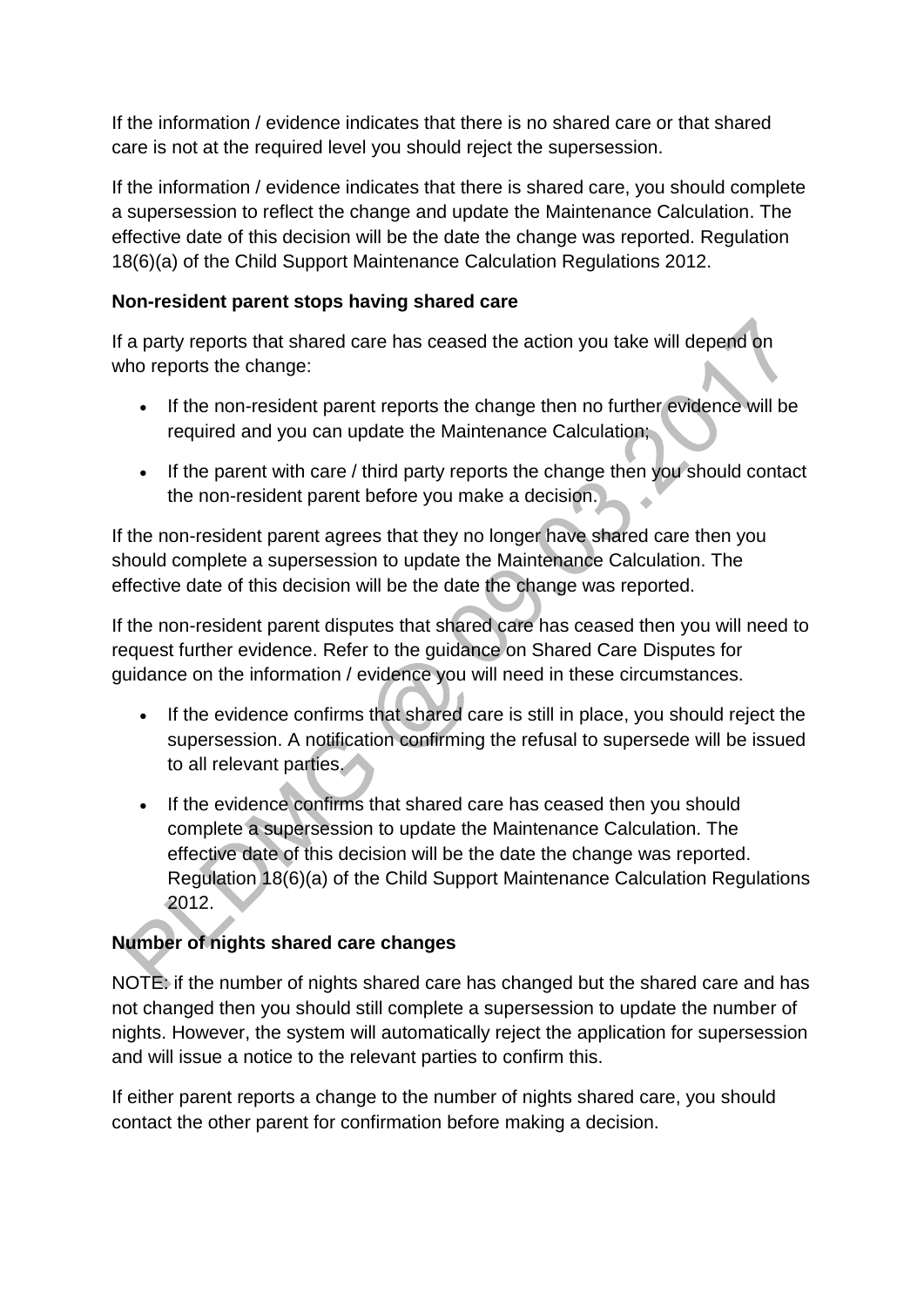If the other parent agrees to the new number of nights shared care you should complete a supersession to update the Maintenance Calculation.

If the other parent disputes the change to the number of nights shared care then you will need to request further evidence. Refer to the guidance on Shared Care Disputes for advice on the information / evidence you will need in these circumstances.

- If the evidence confirms the number of nights has not changed then you should reject the supersession. A notification confirming the refusal to supersede will be issued to all relevant parties.
- If the evidence confirms the number of nights has changed and they still fall within one of the shared care bands then you should complete a supersession to update the Maintenance Calculation. The effective date of this decision is the date the change is reported.
- If the evidence confirms the number of nights has changed but do not fall within one of the shared care bands then a reduction will no longer be appropriate. In these circumstances you should complete a supersession to reflect this change and update the Maintenance Calculation. The effective date of this decision is the date the change is reported

Care Provided in part by a local authority (special case) changes

The following drop downs provide guidance on the range of potential changes involving local authority care.

# **Child starts spending time in local authority care**

*[2012/2677 R](http://www.legislation.gov.uk/uksi/2012/2677)egulation 53 of the Child Support Maintenance Calculation Regulations 2012*

If a client reports that a child is spending time in Local Authority Care, you will need to confirm:

 the number of nights a year that the child is spending / is going to spend in Local Authority Care; and

• the date this change occurred.

Refer to the guidance on Care provided by a Local Authority for advice on the information and evidence you will need to obtain.

NOTE: if care of a qualifying child is shared by a parent with care, non-resident parent and a Local Authority, the total shared care reduction is aggregated.

Example: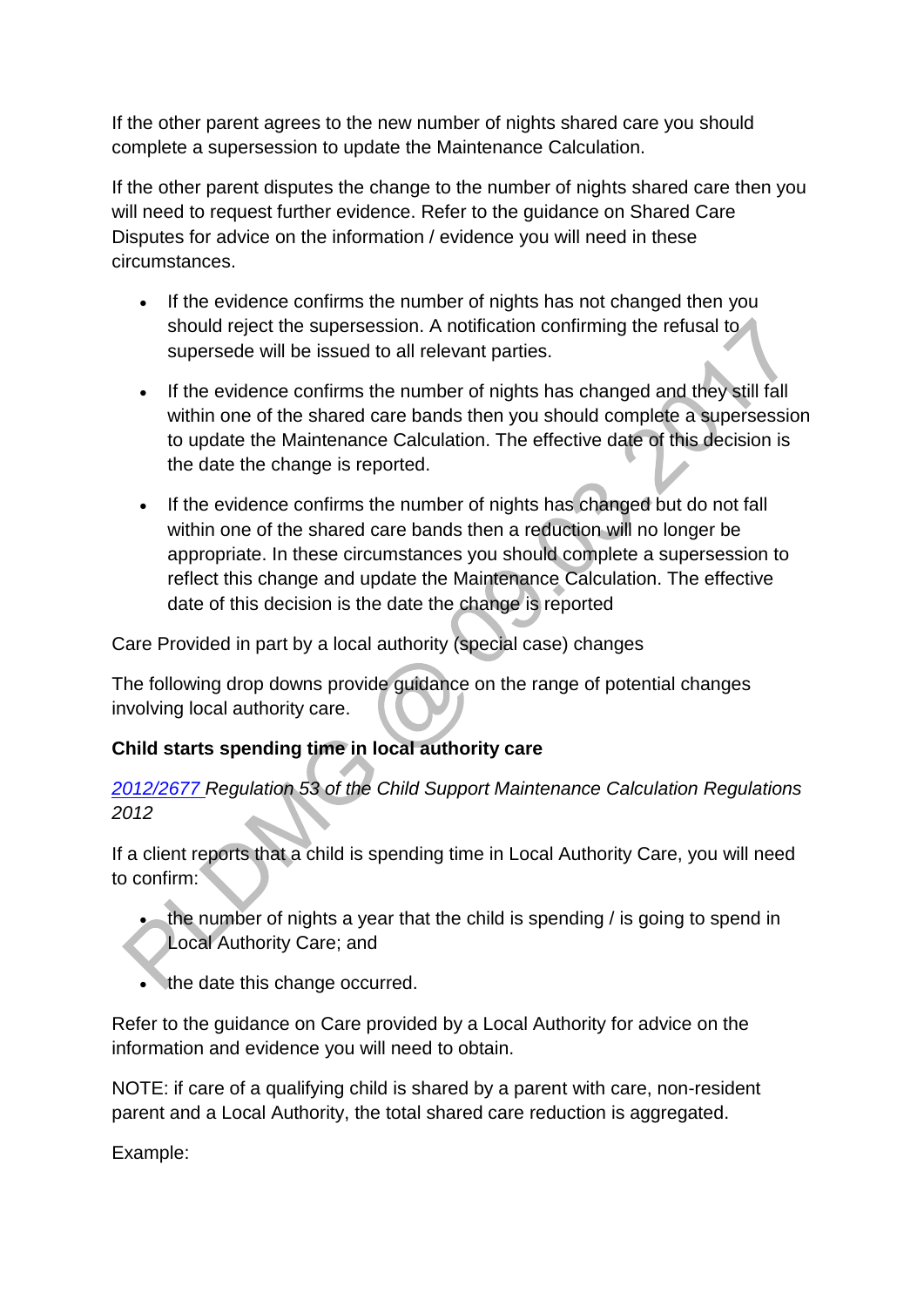Parent with care has one qualifying child

Non-resident parent has shared care for 104 nights of the year

#### Local Authority has care for 52 nights of the year

The reduction is  $2/7$  (non-resident parent) +  $1/7$  (Local Authority) =  $3/7$ 

- If the evidence confirms that the child is spending between  $52 262$  nights a year in Local Authority care, the Maintenance Calculation will need to be reduced. Refer to the Guidance on care provided by a local authority for advice about reductions. You should complete a supersession to reflect this change and update the Maintenance Calculation. The effective date of this decision is the date the change is reported.
- If the evidence confirms the child is spending no / less than 52 nights per year in Local Authority care, there will be no change to the Maintenance Calculation. You should reject the supersession. A notification confirming the refusal to supersede will be issued to all relevant parties.
- If the evidence confirms that the child is spending more than 262 nights per year in Local Authority Care, then the parent with care can no longer be treated as a parent with care and the case should be closed. Refer to the section on changes in parent with care status for further advice.

## **Child stops spending time in local authority care**

- If there is a reduction in the Maintenance Calculation for Local Authority Care and a client reports that this care has ceased, you will need to confirm the date the change occurred. Refer to the guidance on Care provided in part by a Local Authority for advice on confirming a change of this type.
- If the evidence confirms that Local Authority care has ceased or reduced to less than 52 nights per year, you should complete a supersession to reflect this change and update the Maintenance Calculation. The effective date of this decision will be the date the change is reported.
- If the evidence confirms that Local Authority care is still the same, you should reject the supersession. A notification confirming the refusal to supersede will be issued to all relevant parties.

Changes to the number of Relevant Other Children

The following sections provide you with guidance on the range of potential changes to Relevant Other Children.

#### **Non-resident parent has a relevant other child**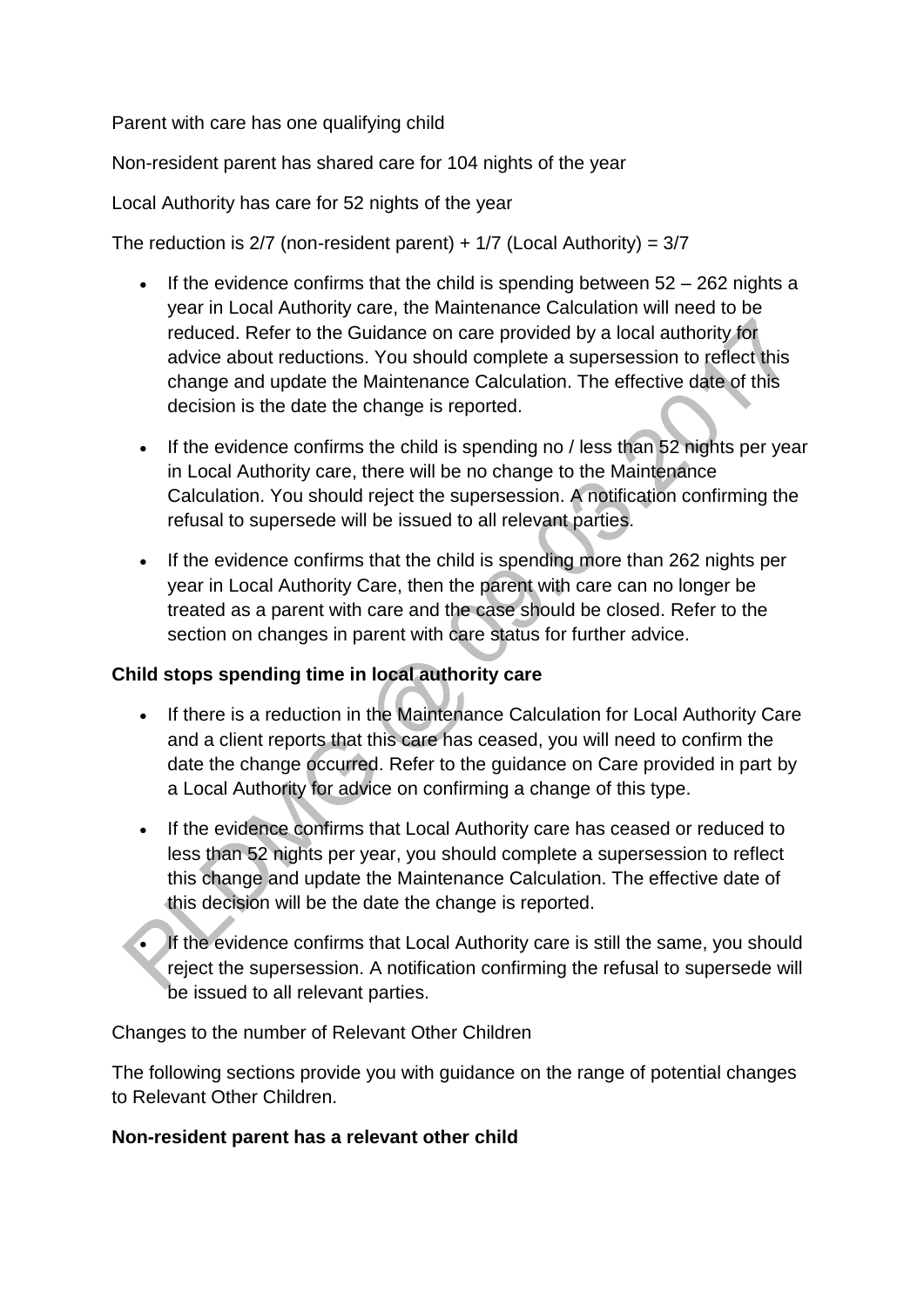If a client (this will normally be the non-resident parent) reports that there is a new relevant other child, refer to the section on Evidence of a Relevant Other Child for guidance on the checks you will need to complete. This guidance also explains the action you will need to take if a parent with care disputes that there is a relevant other child.

- If the information / evidence provided confirms that there is a relevant other child, you should complete a supersession to reflect this change and update the Maintenance Calculation. The effective date of this decision will be the date that the change was reported
- If the information / evidence provided does not confirm that there is a relevant other child, you should reject the supersession. A notification confirming the refusal to supersede will be issued to all relevant parties.
- If the relevant other child is a new born and Child Benefit is not yet in payment for them then this will need to be treated as a future change. Refer to the Guidance on Effective Dates: Future Changes for further advice.

# **Non-resident parent no longer has a relevant other child**

If a client reports that the non-resident parent no longer has a relevant other child, the action required will depend on who reported the change.

- If the non-resident parent reports the change then no further evidence will be required. You should complete a supersession to reflect this change and update the Maintenance Calculation. The effective date of this decision will be the date that the change occurred. Refer to the Effective Dates Guidance for further advice.
- If the parent with care  $\ell$  third party reports the change then you should contact the non-resident parent before you make a decision.

If the non-resident parent agrees they no longer have a Relevant Other Child, you should complete a supersession to reflect this change and update the Maintenance Calculation. The effective date of this decision will be the date that the change occurred. Refer to the Effective Dates guidance for further advice.

If the non-resident parent disputes the change then you will need to request further evidence. Refer to the guidance on Parent with care disputes relevant other child for advice on the evidence that will be required in these circumstances.

 If the evidence confirms the non-resident parent no longer has a Relevant Other Child, you should complete a supersession to reflect this change and update the Maintenance Calculation. The effective date of this decision will be the date the change occurred.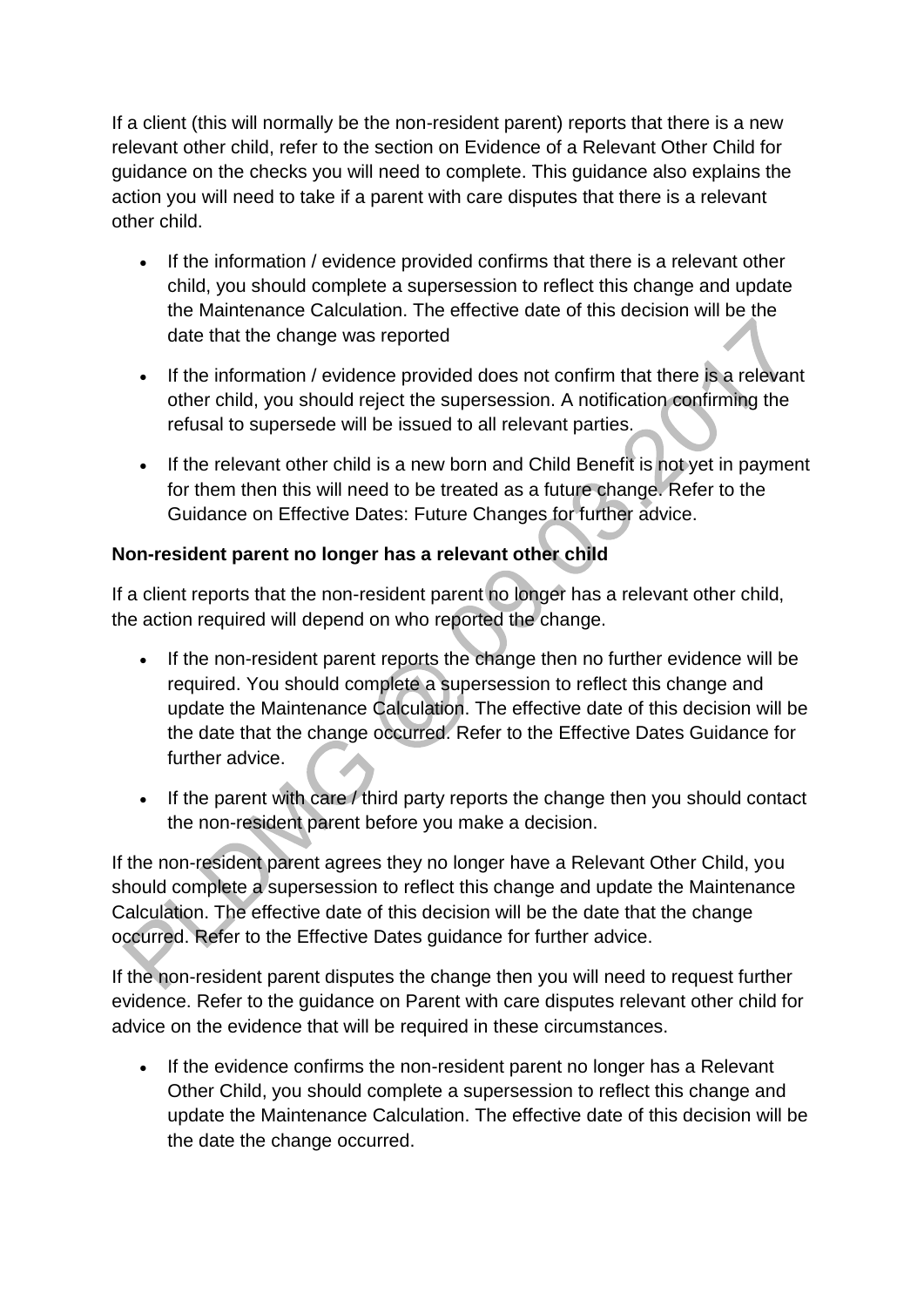If the evidence confirms that the non-resident parent still has a Relevant Other Child then you should reject the supersession. A notification confirming the refusal to supersede will be issued to all relevant parties.

## Qualifying Child Changes

The following drop downs provide you with guidance on the range of potential changes to Qualifying Children.

# **Additional qualifying child/ren**

Notification of an additional Qualifying Child will usually be reported by an application for child maintenance for that child by either the non-resident parent or the parent with care.

The Decision Making Guidance on Qualifying Children explains the checks you will need to complete in these circumstances

If these checks confirm there is an additional qualifying child, you should complete a supersession to reflect this change and update the Maintenance Calculation. Because this change will be based on the new application for the additional child, the effective date of the decision will be the initial effective date of that application. Refer to the Effective Dates guidance for further advice.

If these checks do not confirm there is an additional qualifying child, then you should reject the supersession. A notification confirming the refusal to supersede will be issued to all relevant parties.

Child no longer a qualifying child

The action you will need to take if this type of change is reported will depend on why the child is no longer a Qualifying Child. Use the links below for further details:

# **Client reports changes in the qualifying child's circumstances**

Child maintenance remains payable while a child meets the criteria for a Qualifying Child. This includes the requirement that they are a child within the meaning set out in child support legislation.

Clients are unlikely to be fully aware of our definition of a "child" for these purposes but they may report a range of changes to the Qualifying Child's circumstances, which they think affects whether or not child maintenance should be paid / received. For example:

- child has left full time education
- child has ceased training
- child Benefit has ceased, or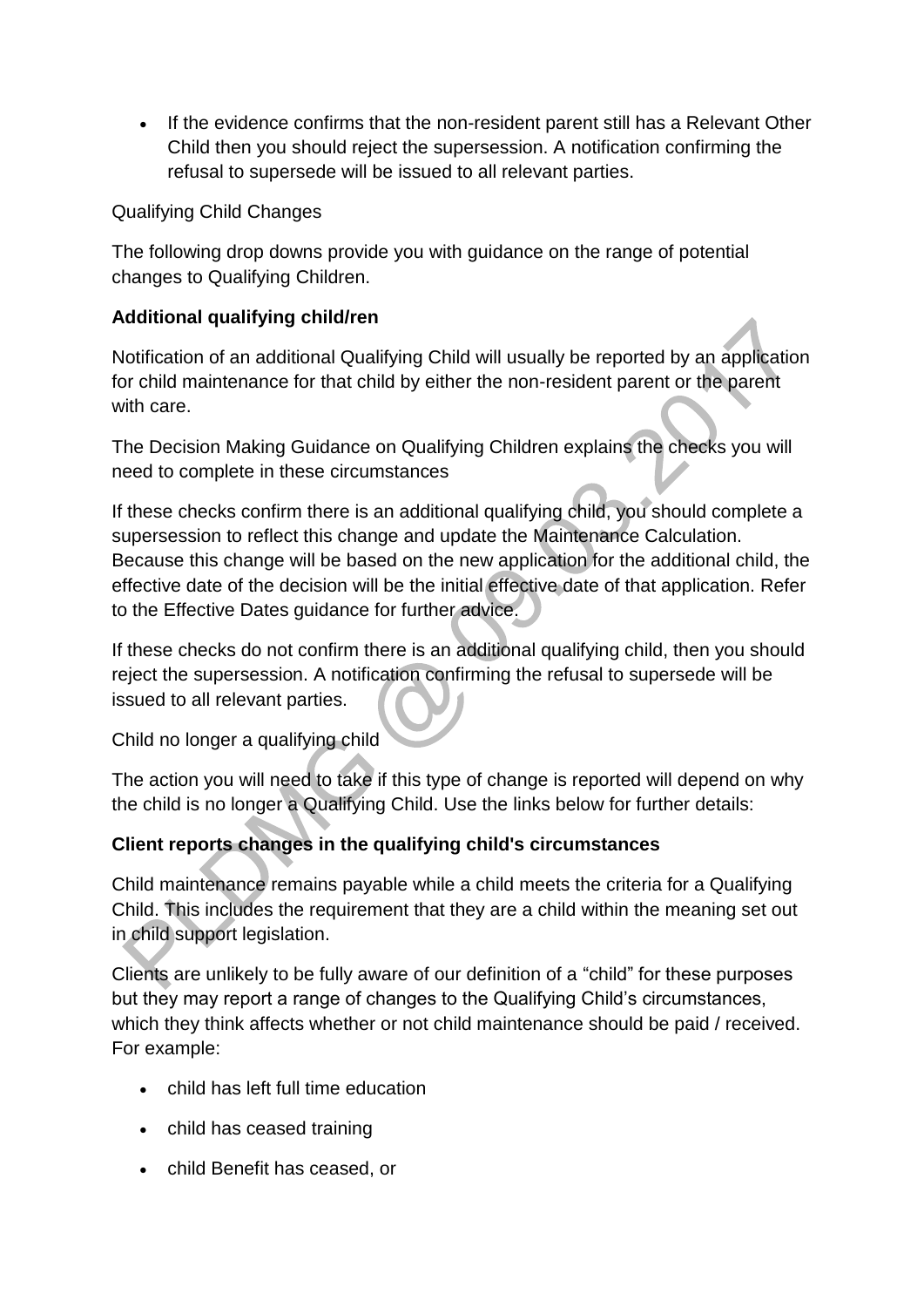• child has started employment

However, these type of changes do not necessarily affect whether child maintenance is payable, because our definition of a child is not this straightforward. If a party reports these type of changes, refer to the guidance on the definition of a child, to establish what information / evidence you will need to obtain to confirm whether the Qualifying Child can still be treated as a child.

- If the information / evidence confirms that the child can still be treated as a child for our purposes, then you should reject the supersession. A notification confirming the refusal to supersede will be issued to all relevant parties.
- If the information / evidence confirms that the child cannot be treated as a child for our purposes, then you should complete a supersession to reflect this change and update the Maintenance Calculation. The effective date of this decision will be the date the change occurred: e.g. the date from which the child could no longer be treated as a child.  $\ddot{\phantom{a}}$

NOTE: if the child is the only or the last remaining Qualifying child in the case, you will close the case from the relevant effective date.

Refer to the guidance on changes to parent with care status for cases where the Qualifying Child no longer lives with the parent with care, or the parent with care is no longer the main provider of day to day care.

# **Qualifying child dies**

If a qualifying child dies, child maintenance ceases to be payable for them from the date of death.

If a party reports that a qualifying child has died, you will need to confirm the date of death.

Your first action should be to check CIS. If this shows a date of death for the qualifying child, then this date can be accepted as verified. You should complete a supersession to reflect the change and update the maintenance calculation. The effective date of this decision will be the date the child died.

If CIS does not confirm a date of death for a qualifying child, then the case will be put into a wait stage of 14 days in order to allow CIS to provide an update. If after 14 days, no update has been received from CIS to confirm the death, you should ask the party who reported this, whether they can provide evidence to confirm that the child has died and their date of death. Refer to the section on [Verification of Death.](http://np-cmg-sharepoint.link2.gpn.gov.uk/sites/policy-law-and-decision-making-guidance/Pages/Verification-of-Death.aspx)

When the relevant evidence is received, you should proceed with the supersession to update the maintenance calculation. This action will then automatically update CIS if it isn't already.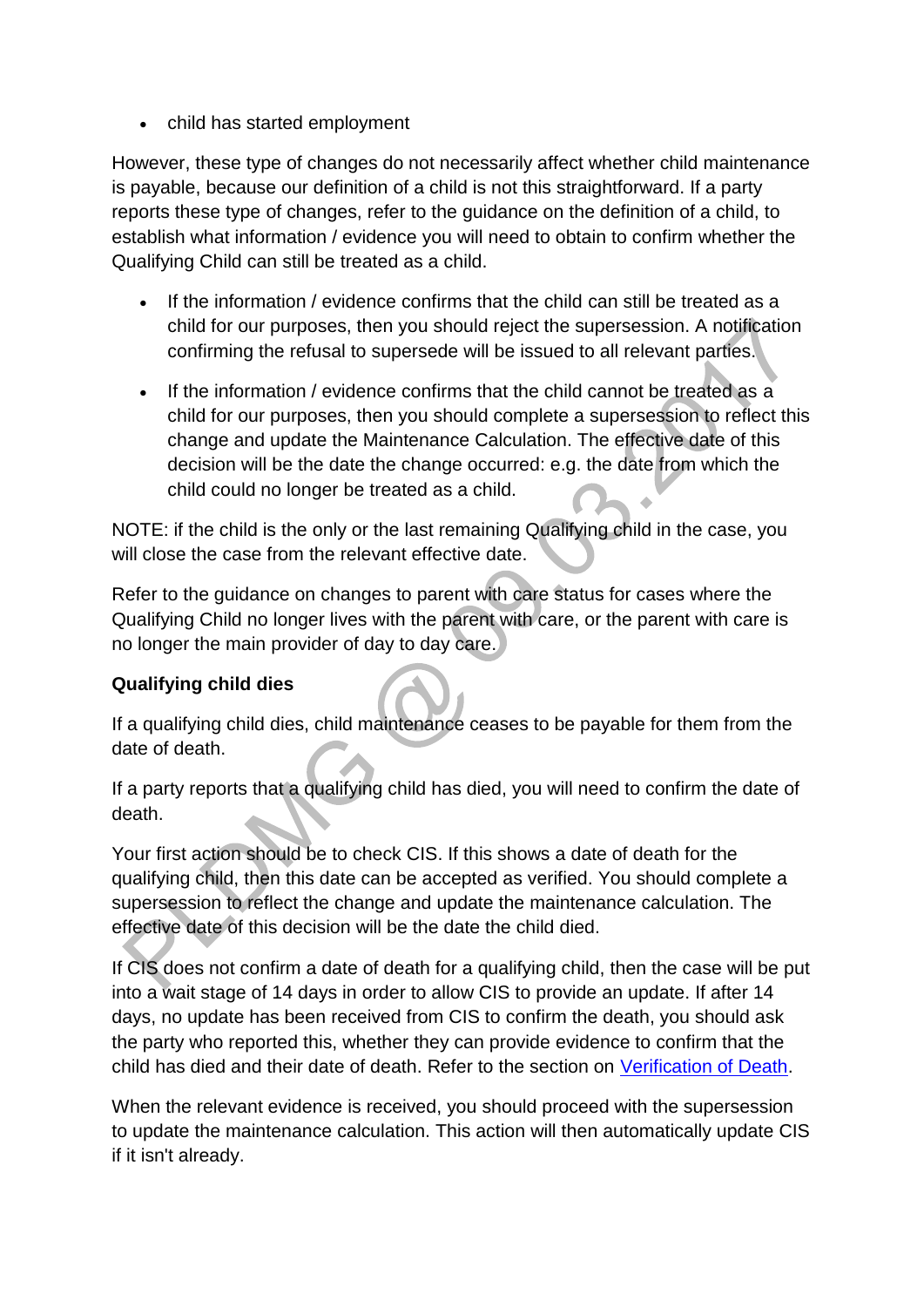REMEMBER: if a qualifying child dies and they were the only child in the case, then the case will close from their date of death. However, if there are other children in the case, the case will remain open.

# **Changes to Children Supported Under Family Based Arrangements**

The following sections provide advice on the range of potential changes to children supported under Family Based Arrangements.

## **Non-resident parent supports a child under a family-based arrangement**

Notification that a child is being supported under a family-based arrangement will usually be reported by the non-resident parent.

The guidance on Evidence of a Child supported under a Family Based Arrangement provides advice on the checks you will need to complete if this type of change is reported.

If these checks confirm that the non-resident parent is supporting a child under a Family Based Arrangement, you should complete a supersession to reflect this decision and update the Maintenance Calculation. The effective date of this decision will be the date the change is reported.

If these checks do not confirm that the non-resident parent is supporting a child under a Family Based Arrangement, then you should reject the supersession. A notification confirming the refusal to supersede will be issued to all relevant parties.

# **Non-resident parent no longer supports a child under a family-based arrangement**

The action needed if this type of change is reported will depend on who reports the change.

- If the non-resident parent reports the change then no further evidence will be required. You should complete a supersession to reflect this change and update the Maintenance Calculation. The effective date of this decision will be the date the change occurred.
	- If the parent with care / third party reports the change then you should contact the non-resident parent before you make a decision.

If the non-resident parent agrees they no longer support the child under a family based arrangement, then no further evidence is required. You should complete a supersession to reflect this change and update the Maintenance Calculation. The effective date of this decision will be the date the change occurred.

 If the non-resident parent disputes the reported change then you will need to request further evidence. The guidance on Evidence of a child supported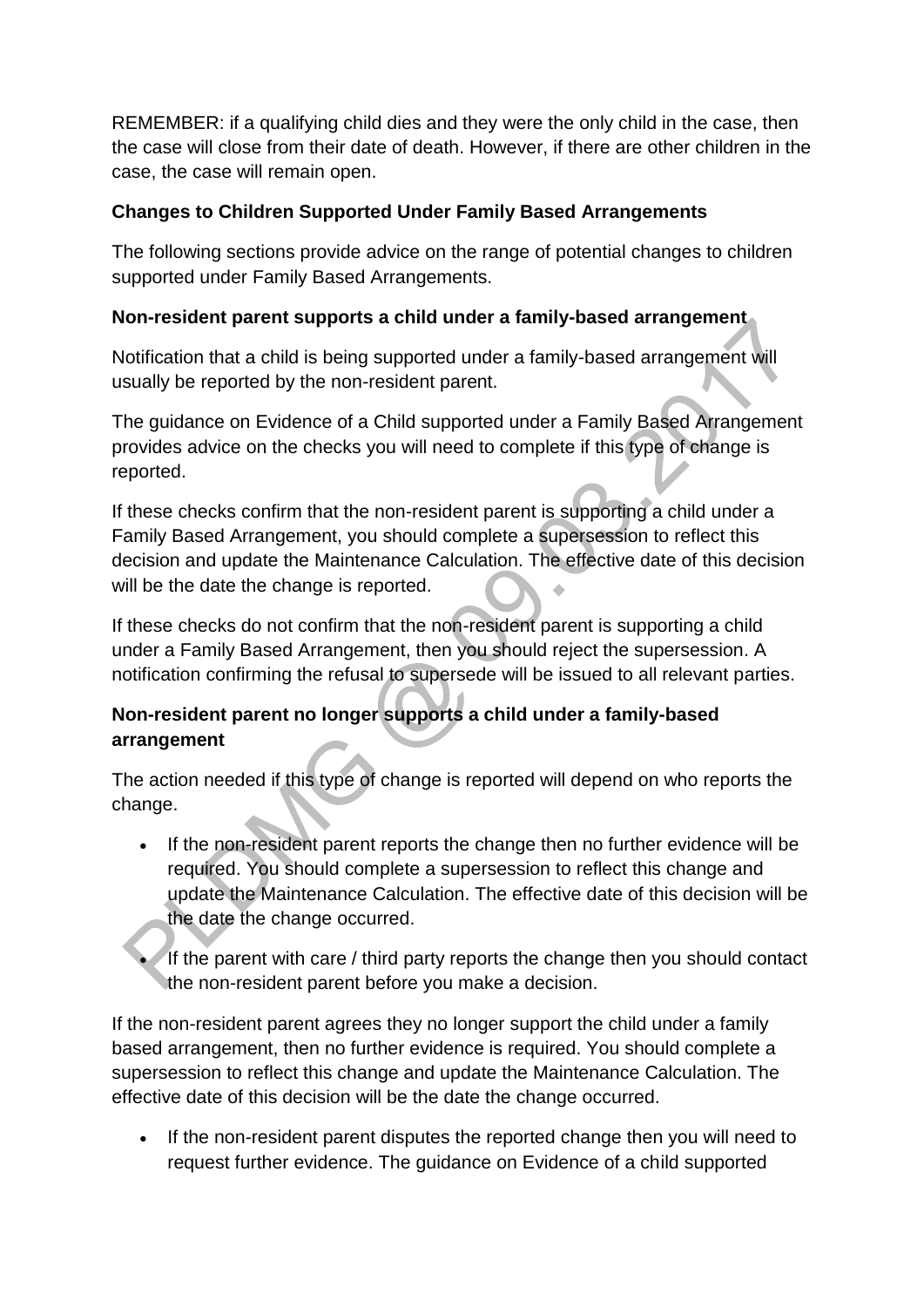under a Family based arrangement provides advice on the type of evidence you would need the non-resident to provide in these circumstances.

- If the evidence confirms the non-resident parent still supports a child under a family based arrangement, then you should reject the supersession. A notification confirming the refusal to supersede will be issued to all relevant parties.
- If the evidence confirms the non-resident parent no longer has a child supported under a family-based arrangement, you should complete a supersession to reflect this change and update the Maintenance Calculation. The effective date of this decision will be the date the change occurred.

Changes to children supported abroad

The following drop downs provide advice on the range of potential changes to children supported abroad.

#### **Non-resident parent supports a child abroad**

Notification that a child is being supported abroad will usually be reported by the non-resident parent.

The guidance on children supported abroad provides advice on the checks you will need to complete and the evidence you will need to obtain if this type of change is reported.

If the evidence confirms that the non-resident parent is supporting a child abroad, you should complete a supersession to reflect this change and update the Maintenance Calculation. The effective date of this decision will be the date that the change is reported.

If the evidence does not confirm that the non-resident parent is supporting a child abroad, then you should reject the supersession. A notification confirming the refusal to supersede will be issued to all relevant parties.

## **Non-resident parent no longer supports a child abroad**

The action needed if this type of change is reported will depend on who reports the change:

- If the non-resident parent reports the change then no further evidence will be required. You should complete a supersession to reflect this change and update the Maintenance Calculation. The effective date of this decision will be the date the change occurred.
- If the parent with care / third party reports the change then you should contact the non-resident parent before you make a decision.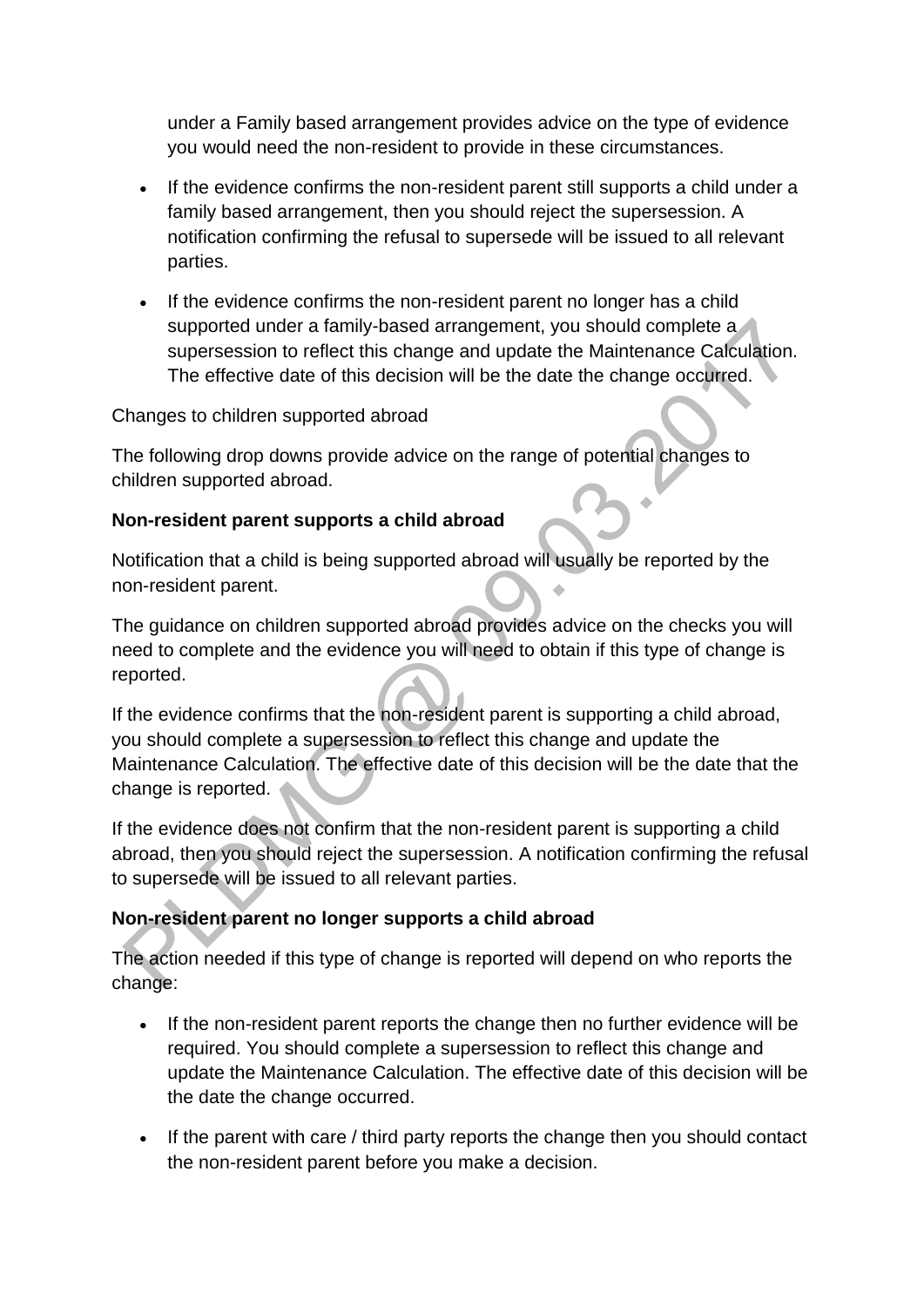If the non-resident parent agrees they no longer have a child supported abroad, then no further evidence is required. You should complete a supersession to reflect this change and update the Maintenance Calculation. The effective date of this decision will be the date the change occurred.

If the non-resident parent disputes the reported change then you will need to request further evidence. The guidance on Evidence of a Child Supported Abroad explains the type of evidence you would need to obtain in these circumstances.

 If the evidence confirms the non-resident parent still supports a child abroad then you should reject the supersession. A notification confirming the refusal to supersede will be issued to all relevant parties.

If the evidence confirms the non-resident parent no longer supports a child abroad, you should complete a supersession to reflect this change and update the Maintenance Calculation. The effective date of this decision will be the date the change occurred.

# **Changes affecting jurisdiction**

Statutory child maintenance is only payable if the non-resident parent, parent with care and qualifying child are all habitually resident within the United Kingdom. NOTE: there are limited exceptions to this rule, refer to the section on Jurisdiction for further advice.

If you receive information from a client, a third party or CIS to indicate that one of the above may not be habitually resident, you will need to make further enquiries to confirm if this is the case.

The guidance on Habitual Resident provides further advice on the issues you must consider when you are deciding whether an individual can be treated as Habitually Resident.

## **Habitual residence changes: outcomes**

- If the information / evidence indicates that the non-resident parent, parent with care or the qualifying child/ren are no longer habitually resident, you should complete a supersession to reflect this change. The effective date of this decision will be the date that the change occurred. E.g. the date from which you decide that the individual can no longer be treated as habitually resident.
- If the information / evidence indicates that the individual is still habitually resident, there will be no need to change the Maintenance Calculation. If a client has asked you to consider a supersession on this basis, you will need to reject the application. Notification of the refusal to supersede will be issued to the relevant parties.

Changes to parent with care / non-resident parent status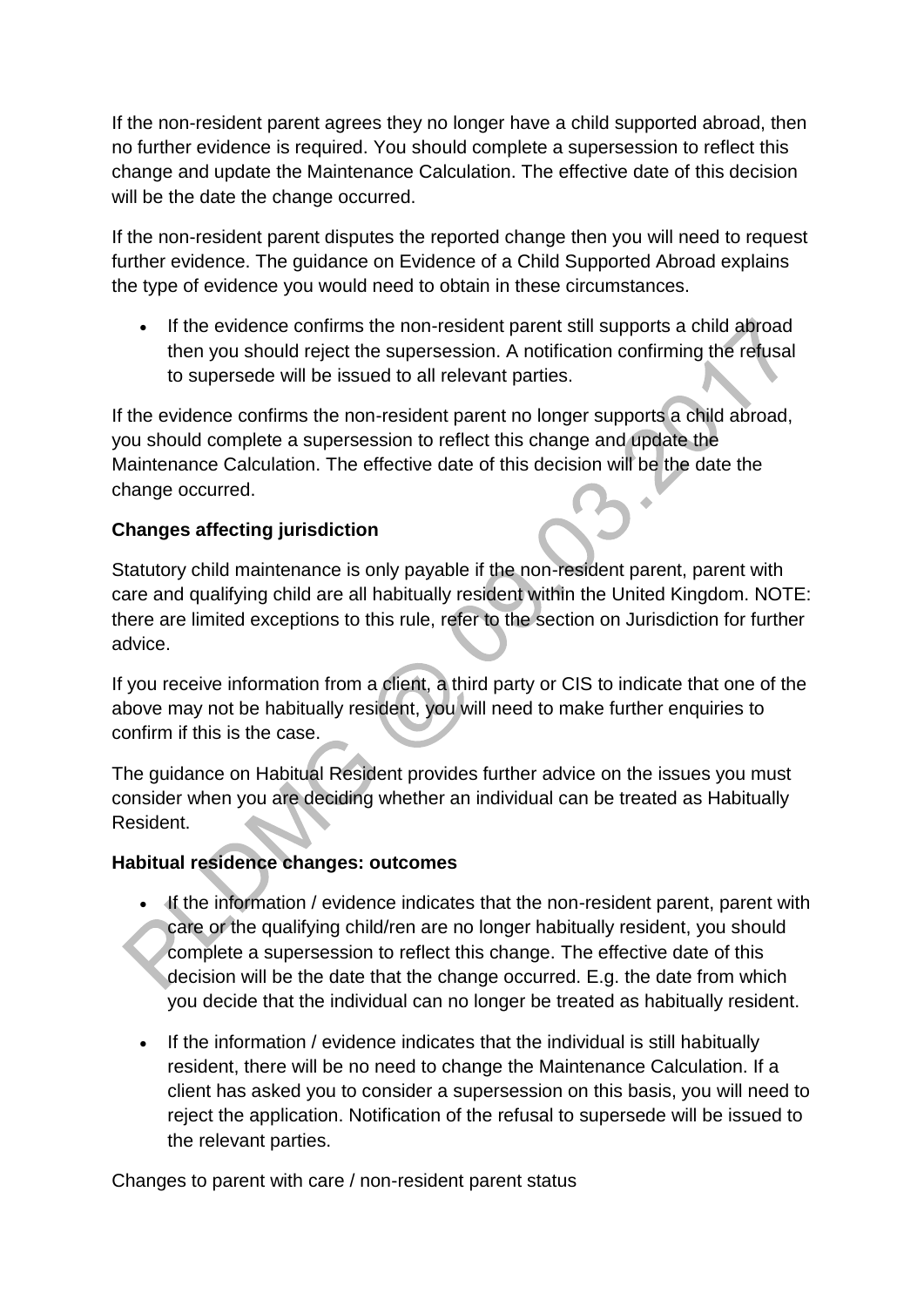The following drop downs provide guidance on the potential changes to the status of a parent with care / non-resident parent.

# **Parents have reconciled**

Notification of this type of change will normally be received from the parent with care or the non-resident parent. If the applicant requests closure then you do not need to contact the other party for confirmation. However, if the non-applicant requests closure then you should always confirm that this change has occurred with the other party before making a decision.

- If the other party confirms the reconciliation then you should complete a supersession to close the case. The effective date of this decision will be the date the change is reported.
- If the other party does not confirm the reconciliation then you should reject the supersession. A notification confirming the refusal to supersede will be issued to all relevant parties.
- If either party is reporting a retrospective period of reconciliation that has ended, the opportunity to report this change has been missed, as the effective date of the decision to supersede would be the date the change is reported.

## **Role reversal**

"Role reversal" means that a Qualifying Child has stopped living with the parent with care and started living with the non-resident parent. This means that the parental roles in relation the child have "reversed" so that the parent with care is now the nonresident parent, and vice versa.

NOTE: the following guidance applies to the date you would remove the qualifying child/ren from the current case. Remember that if the new parent with care (e.g. the former non-resident parent) wants to claim child maintenance for the child/ren they must submit a new application. Normal initial effective date rules apply.

If a client reports that a change of this type has occurred, you should ask them to confirm the date of change. You should then contact the other parent to check if they agree the reported change.

If the other parent agrees the reported change, then no further evidence is needed. The outcome will depend on how many children the Role Reversal affects:

- If the Role Reversal affects all the Qualifying Children in the case, e.g. all the Qualifying Children move to live with the non-resident parent, then the case should be closed.
- If the Role Reversal does not affect all the Qualifying Children in the case, then you should complete a supersession to remove the affected child/ren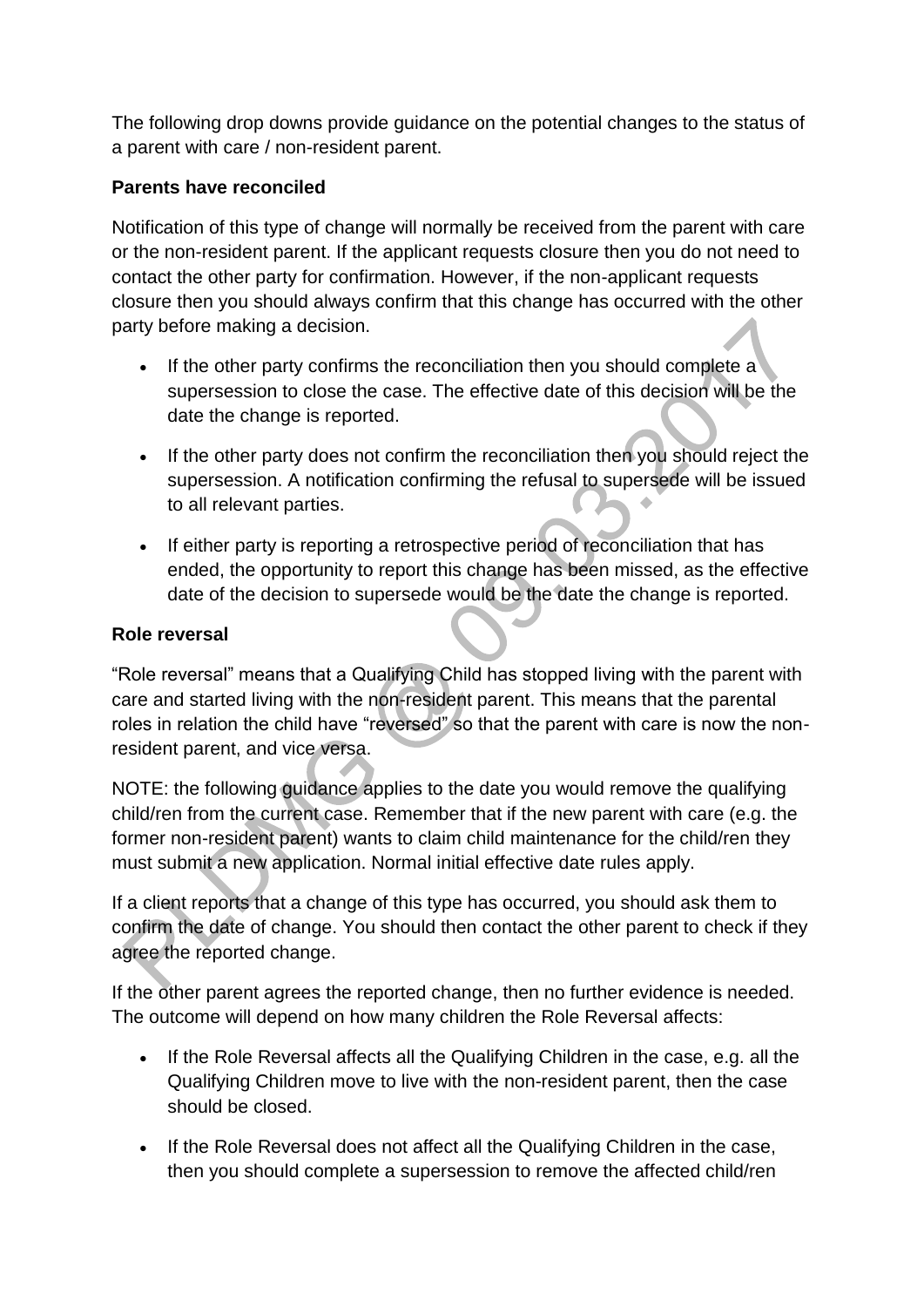only with an effective date of the date the change occurred. The parties will be issued with an updated Maintenance Calculation for the remaining children.

If the other parent does not agree the reported change, you will need to obtain information / evidence to confirm who is providing main day to day care for the Qualifying Child/ren. Refer to the guidance on who is a parent with care for further advice on the information / evidence you will need to obtain in these circumstances.

- If the information / evidence confirms that there has been a Role Reversal, you should complete a supersession to reflect the change and update the Maintenance Calculation;
- If the information/ evidence indicates there has not been a Role Reversal, you should reject the supersession and notify the relevant parties of the outcome.

## **One of the parent has died**

Notification of the death of one of the parties will usually be received from one of the following:

- the Parent With Care;
- the Non-Resident Parent;
- a Third Party; or
- CIS.

Sufficient evidence will be required before you make a decision. You should:

Check CIS first to verify the date of death.

If CIS confirms the date of death then you do not need to obtain a death certificate. In these circumstances you should proceed with the supersession and close the case from the date of death.

If CIS does not confirm the date of death then the case should be put into a wait stage of 14 days in order to allow CIS to provide an update. If after 14 days, no update has been received from CIS to confirm the death, you should ask the party who reported this, whether they can provide evidence to confirm that the parent has died and their date of death.

When the relevant evidence is received, you should proceed with the supersessions to update the Maintenance Calculation. This action will then automatically update CIS if it isn't already. You should suppress all correspondence and wait 14 days for CIS to be updated. Refer to the section on [Verification](http://np-cmg-sharepoint.link2.gpn.gov.uk/sites/policy-law-and-decision-making-guidance/Pages/Verification-of-Death.aspx) of Death.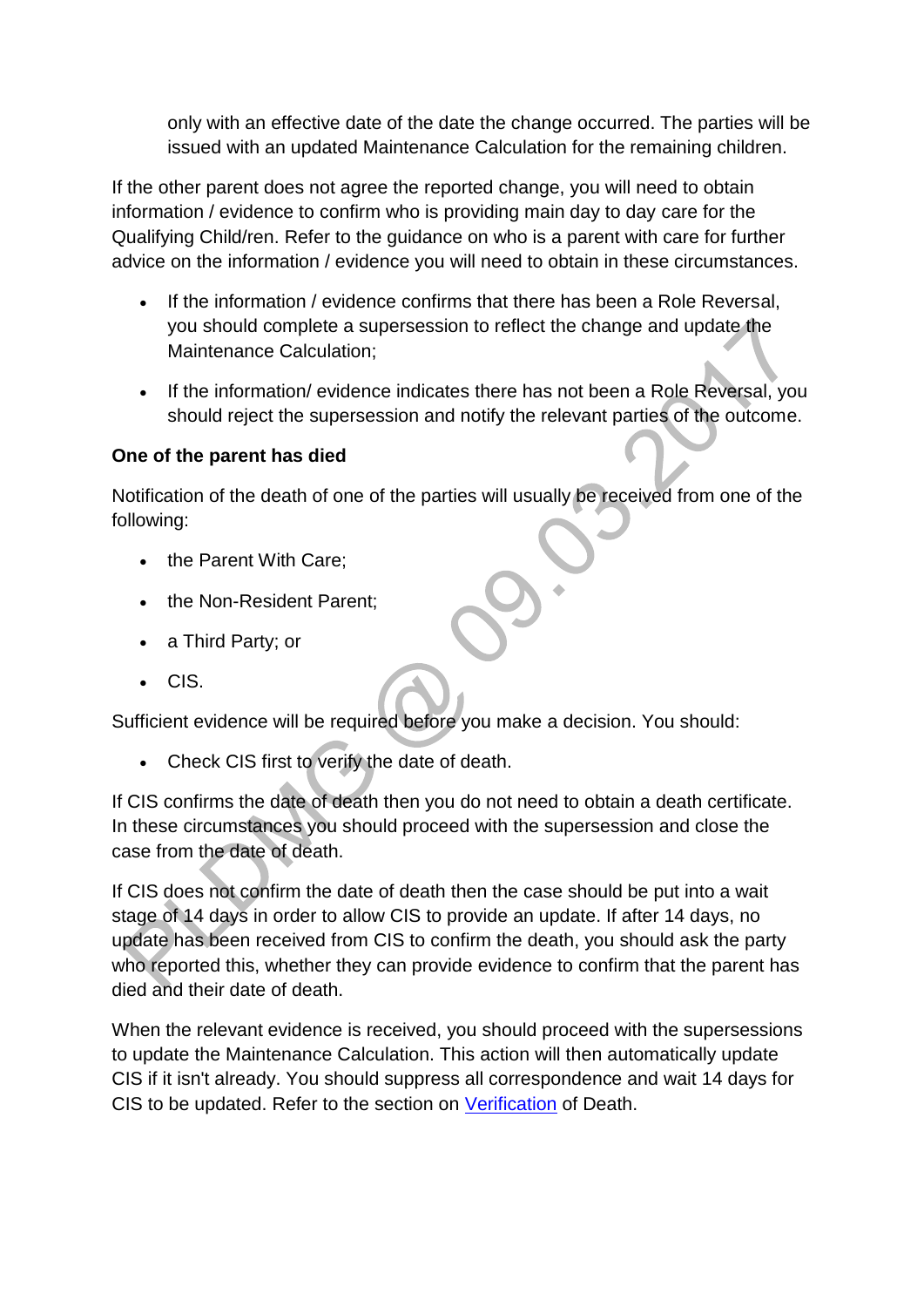If you do not receive confirmation within the timescale provided then you reject the supersession and the case will remain open. A notification confirming the refusal to supersede will be issued to all relevant parties.

## **Parent with care no longer has day to day care**

Child support legislation states the parent with care is the person:

- with whom the child has their home;
- who usually provides day to day care of the child; and
- who does not fall into a category excluded by child maintenance legislation (see the specific section below for details).

A parent with care may stop meeting the above criteria for a number of reasons, including:

- the qualifying child/ren move to live with the non-resident parent (see the above guidance on Role Reversal for advice on these type of cases);
- the qualifying child/ren move to live with a different third party, who is not claiming child maintenance for them;
- the child has moved into Local Authority Care for more than 262 nights per year.

If a client reports that a parent with care no longer meets the required criteria for any reason, you will need to make further enquiries to confirm if this is the case. Refer to the guidance on Who is a parent with care for further advice on the required criteria and the type of information you will need to make a decision on this point (NOTE: this guidance also includes advice about temporary absences).

- If the information / evidence confirms that the parent with care no longer meets the required criteria, you should complete a supersession to reflect this change. The effective date of this decision is the date the change occurred.
- If the information / evidence confirms that parent with care still meets the required criteria, you should reject the supersession. A notification confirming this outcome will be issued to the relevant parties.

## Variations

NOTE: An application for a variation that is made after the maintenance calculation has been completed is treated as an application for a supersession.

 Refer to the Guidance on Variations for further information on what is required to make a successful application;